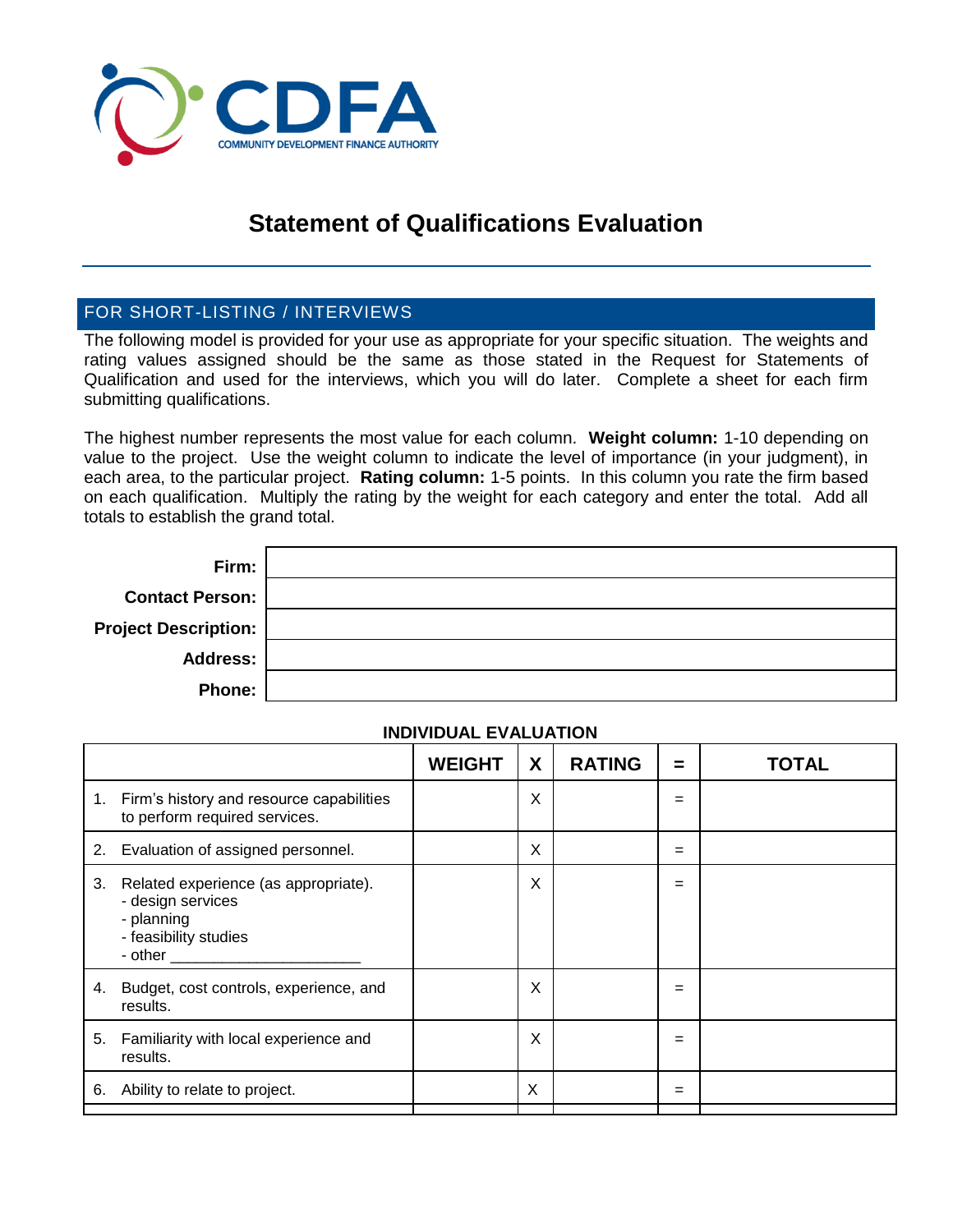| 7. | Analysis of narrative statement.<br>(One page)                         |  | ㅅ                   |  | =   |  |
|----|------------------------------------------------------------------------|--|---------------------|--|-----|--|
|    | 8. Reference check (evaluation transfer<br>from reference check form). |  | Χ                   |  | $=$ |  |
|    | 9. Cost Comparison (RFP Only)                                          |  | Χ                   |  | =   |  |
|    | <b>Name of Reviewer:</b>                                               |  | <b>Grand Total:</b> |  |     |  |

### THE REFERENCE CHECK

| <b>Firm Being Checked:</b> |  |
|----------------------------|--|
| <b>Project Referenced:</b> |  |
| <b>Person Contacted:</b>   |  |
| Phone:                     |  |

References provided in firm's proposal or from others who have worked with the firm.

### **SAMPLE QUESTIONS TO BE ASKED:** (Owner may wish to add to this list of questions.)

|    |                                                                                                              | 5<br><b>Excellent</b> | Good | Average | $\mathbf{2}$<br>Fair | Poor |
|----|--------------------------------------------------------------------------------------------------------------|-----------------------|------|---------|----------------------|------|
| 1. | What project did the firm perform<br>for you?                                                                |                       |      |         |                      |      |
| 2. | When was it completed?                                                                                       |                       |      |         |                      |      |
| 3. | What was the scope of services?<br>(Design work, construction phase<br>services, studies, other).            |                       |      |         |                      |      |
| 4. | Was the project completed on<br>schedule?                                                                    |                       |      |         |                      |      |
| 5. | Was the budget, cost control and<br>financial administration within the<br>planned controls and limitations? |                       |      |         |                      |      |
| 6. | Did the firm and (you) the owner<br>work well as a team in relation to                                       |                       |      |         |                      |      |